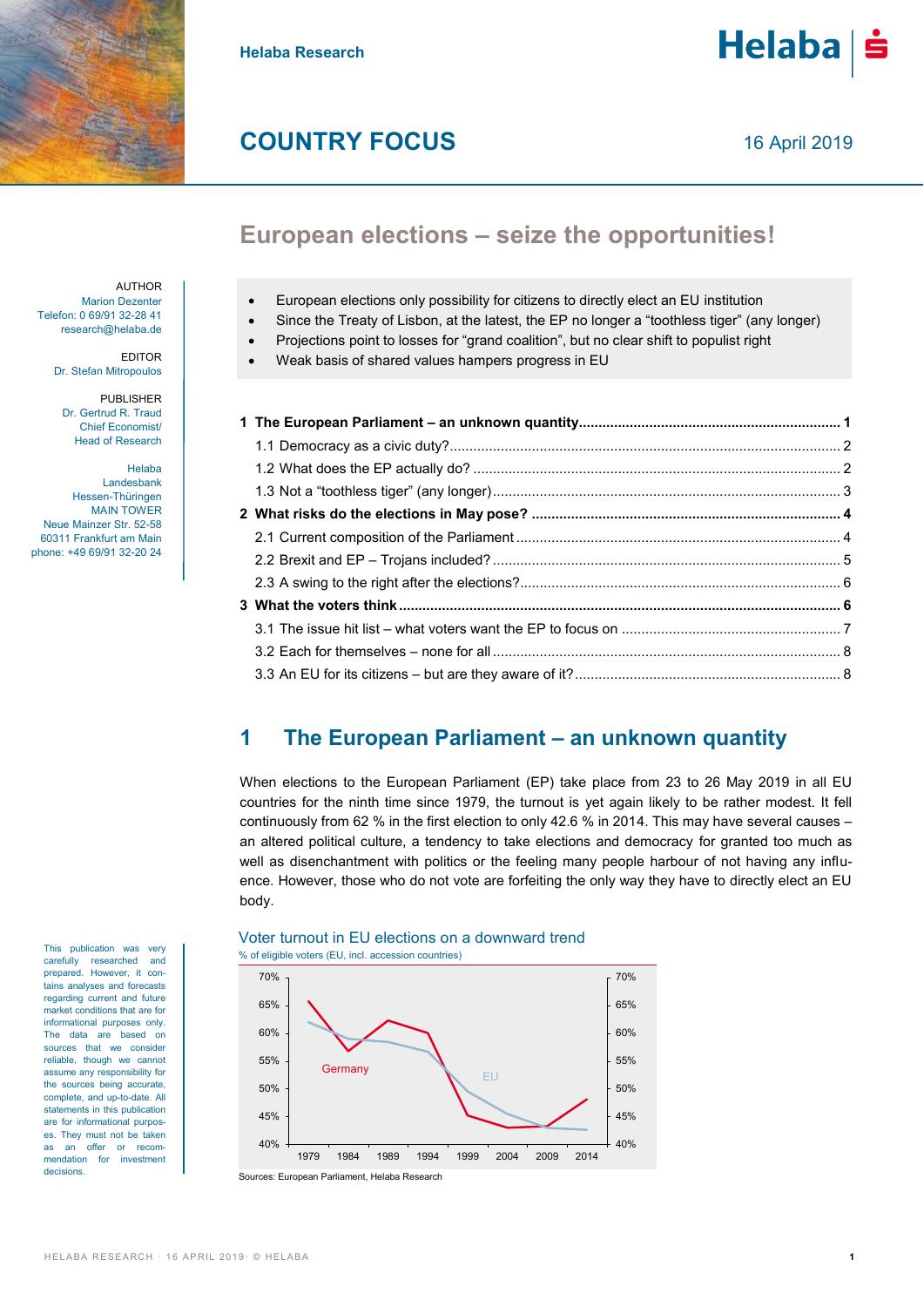### <span id="page-1-0"></span>**1.1 Democracy as a civic duty?**

In Germany, voter turnout in 2014 was around 48 % and thus above the average across the EU. In countries with compulsory voting – in 2014 these were Belgium, Greece, Luxembourg and Cyprus – turnout was significantly higher at up to 90 % in some cases. In other respects, too, elections to the EP are not as consistent as one might assume. For example, there are differences between member states in the election date, which depends upon regional conventions. The Dutch will go to the polls on Thursday while most other countries will vote on Sunday. No results may be announced before the last polling station has closed. The hurdles for entering the EP have also been set at different levels: While smaller parties in Germany and eleven other countries do not have to overcome a minimum threshold in elections to the EP, in ten countries the hurdle is relatively high at 5 %.



A mixed picture for rules on minimum threshold Countries without a minimum threshold or with a minimum threshold of  $x$  %

There are also differences in the minimum age of eligible voters. Although people in almost all EU countries can vote from the age of 18, in Austria, Malta and Greece the minimum age is 16 or 17, respectively. Candidates can usually stand for election from the age of 18 or 21, Romanians from the age of 23. Greeks and Italians can only put their name forward for election to the EP if they are at least 25 years old.

#### Closed list system used in Germany

National election Rules vary

> In more than half of EU countries, an open list system enables voters to choose their preferred candidate directly in addition to a party, thereby determining the order in which a party's candidates are elected. In Germany, however, as in almost all large EU countries, voters, on 26 May, elect parties that have defined the order of their candidates in lists themselves. The better a candidate's position on the list, the greater the chance s/he has of becoming or remaining an MEP. Transnational lists have been discussed but not yet been implemented. However, the political groups have nominated lead candidates for the office of President of the Commission on a transnational basis.

### <span id="page-1-1"></span>**1.2 What does the EP actually do?**

The EP exercises wide-ranging powers, the most important of which include legislative and budgetary competencies at EU level. Together with the Council of Ministers $^1$  and the Commission, Parliament is responsible for drafting legislation in Europe and also plays an important role in the adoption of the annual budget and the multiannual financial framework. Parliament may also grant or refuse discharge to the Commission and other institutions after scrutiny by the Committee on Budgetary Control. Furthermore, EU citizens have the right to petition the EP and present a European Citizens' Initiative at a public hearing.

 $\overline{a}$ 

Sources: European Parliament, Helaba Research

<sup>&</sup>lt;sup>1</sup> It is important to note the differences between the European Council = Heads of State and Government of EU countries, EU Commission President and, if required, the High Representative of the Union for Foreign Affairs and Security Policy; the Council of the European Union (or Council of Ministers) = government ministers of EU countries; and the Council of Europe = European human rights organisation, which is not an EU institution.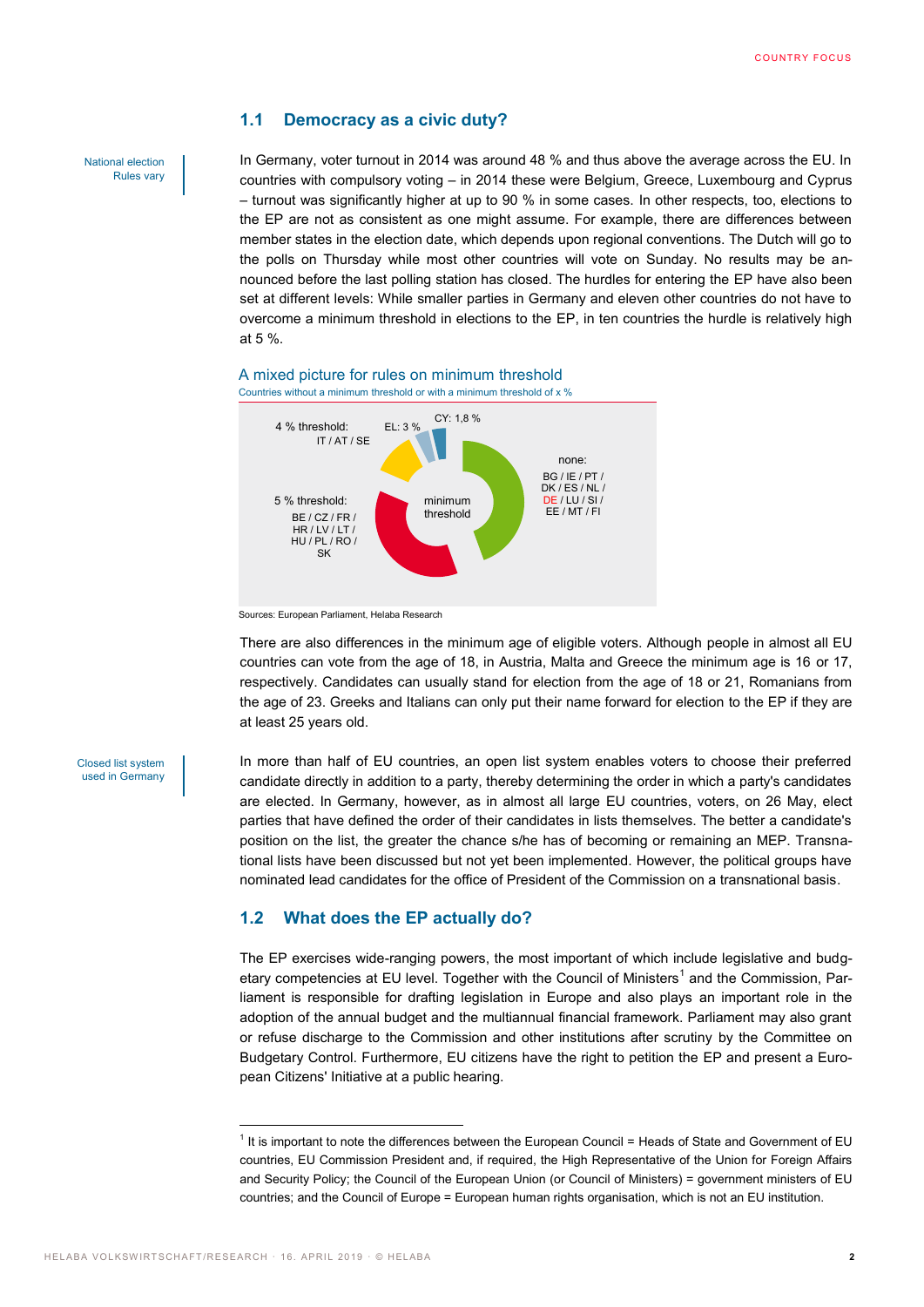In addition, Parliament has far-reaching powers of control. In particular, it has the right to accept or reject the European Council's proposal on the composition of the European Commission or to decide on motions of censure against the Commission, as well as the right to request the European Court of Justice to take action against the Commission and the Council in the event of infringements. Parliament also elects the President of the European Commission after a process of coordination with the European Council. Parliament is also involved in filling other top positions in EU institutions, such as the ECB and the banking supervisory authority EBA.

#### Selected responsibilities of the EP

- Constitutional and ratification powers
- Participation in legislative procedures
- Budgetary powers
- Scrutiny of the Executive
- Actions before the European Court of Justice
- **Petitions**
- European Citizens' Initiative
- Election of the President of the Commission, EU Commissioners, etc.

Sources: European Parliament, Helaba Research

#### A wide range of current issues

One issue that the EP has recently addressed is the reform of EU copyright standards. This process attracted considerable media attention, particularly because of its potential impact on content sharing platforms. Member States have two years to implement the compromise reached in the socalled trialogue between Parliament, the EU Commission and the Council of Ministers as soon as the final text has been agreed (probably in April). Another example is the reform of the European System of Financial Supervision. There may also be a re-emergence of the glyphosate issue for EU institutions, on which Parliament previously organised a hearing as part of a citizens' initiative in 2017.

## <span id="page-2-0"></span>**1.3 Not a "toothless tiger" (any longer)**

While the EP's influence was still comparatively limited in the early days of the EU, various changes to the Union's legal framework, most recently the Treaty of Lisbon at the end of 2009, expanded its powers and thus strengthened its position. On the one hand, its role in drafting legislation has been extended and, on the other hand, new policy areas have been added to its remit. The initiative for legislation continues to come exclusively from the EU Commission. However, the impetus that sets this process in motion may also come from the EP or the Council of the European Union ("right of political initiative"). Similarly, a European Citizens' Initiative (at least one million citizens from at least a quarter of the Member States) is able to trigger a legislative procedure.

In the so-called "ordinary legislative procedure", which is the predominant procedure in use today, both the EP and the Council must agree before a law can enter into force. This is usually preceded by several rounds of negotiations. In addition, there are other procedures, the so-called "special legislative procedures". In this case, the Council is practically the sole legislator, but can only adopt legislative proposals, e.g. for the accession of new Member States and the determination of withdrawal arrangements, with the approval of Parliament. In other cases, such as exemptions from internal market rules and competition law, it is required to consult Parliament, even if the latter's position is not binding on the Council. Thus, the view from some quarters in the past that the Parliament was nothing more than a "toothless tiger" quite clearly no longer applies today.

This means that votes in the EP also carry weight with regard to Brexit: both the Withdrawal Agreement and the Political Declaration on the framework for the future relationship between the

Legislative and budgetary competencies strengthened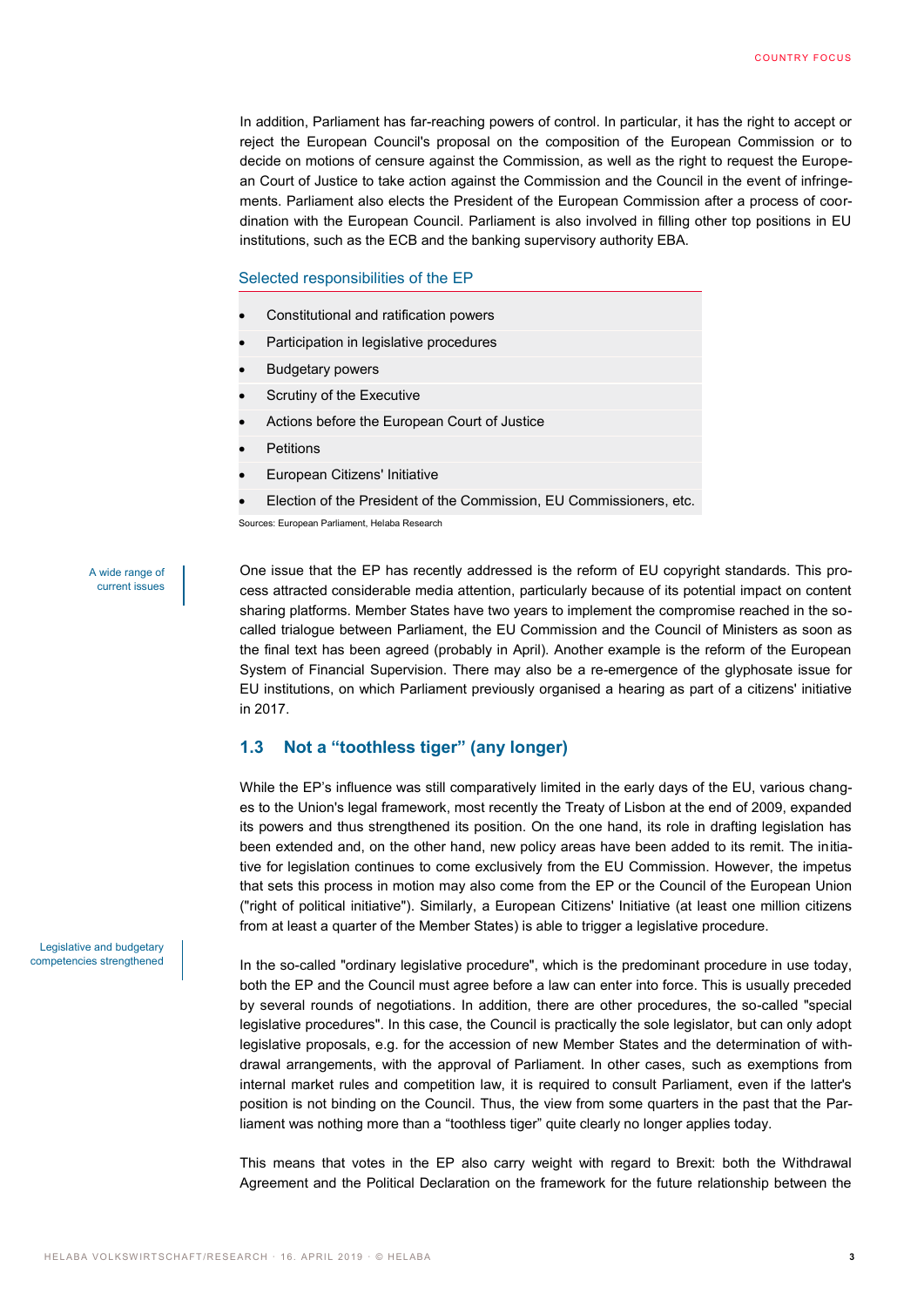United Kingdom and the EU must be approved by Parliament before they can be adopted in the European Council. However, Parliament also actively participates in the ongoing Brexit process, whether by trying to influence the British government so that an agreement can be reached or by making concrete proposals for an orderly relationship after Brexit. As recently as March 2018, the EP voted in favour of an Association Agreement between the EU and the United Kingdom.

Despite all the ways in which the EP has developed, it still maintains three official locations: in Strasbourg, Brussels and Luxembourg. The cost of transporting documents and MEPs' own travel expenses, which exceed 100 million Euro a year, is a frequent cause for criticism. However, reform of this structure, which has evolved over time, would require changes to the treaties and unanimous agreement by all Member States.

# <span id="page-3-0"></span>**2 What risks do the elections in May pose?**

Five weeks before the European elections, the final tally for each party is not the only thing that remains unpredictable. There are still many question marks surrounding the formation of parliamentary groups, because unlike in the German Bundestag, for example, parties from several nations are organised into parliamentary groups whose political orientation often only coincides to a limited degree. The specific shape that Brexit finally takes, which is not yet clear as of today, will also have a major influence on the future work of the Parliament, which will commence its next term at the beginning of July 2019.

#### <span id="page-3-1"></span>**2.1 Current composition of the Parliament**

Currently, MEPs in the EP form eight parliamentary groups with political affiliation, rather than nationality, being the decisive factor for membership of a group. There are also 21 non-attached MEPs. A group can be formed if it has at least 25 members and includes at least a quarter of the EU countries, currently seven. Obligatory agreement within parliamentary groups on their ideological outlook is intended to prevent technical "partnerships of convenience" and splinter groups.

## "Grand Coalition" of EPP and S&D retains majority



\*eurosceptic and populist to right-wing groups; specific EU election surveys, if available, otherwise: national opinion polls Sources: European Parliament, Helaba Research

Currently majority for EPP and S&D The European People's Party (EPP), which includes the German CDU/CSU, and the Social Democrats (S&D) currently have a majority. Together, the two groups account for around 54 % of seats. This is relevant for the so-called ordinary legislative procedure since, although there is no government coalition such as in the German Bundestag, votes are decided by the majority of elected members of parliament (MPs). According to an analysis conducted in 2013, voting behaviour, at least in the major parliamentary groups, barely differs from party discipline in the Bundestag. However, considering that MEPs frequently enter and leave parliamentary groups, majorities may shift between elections. It also remains to be seen as to what groups new parties, which were formed since the last election, will join. The French "En marche/MoDem" alliance, which according to surveys could win 22 seats, is expected to join the liberal ALDE group.

Minimum standards for the formation of parliamentary groups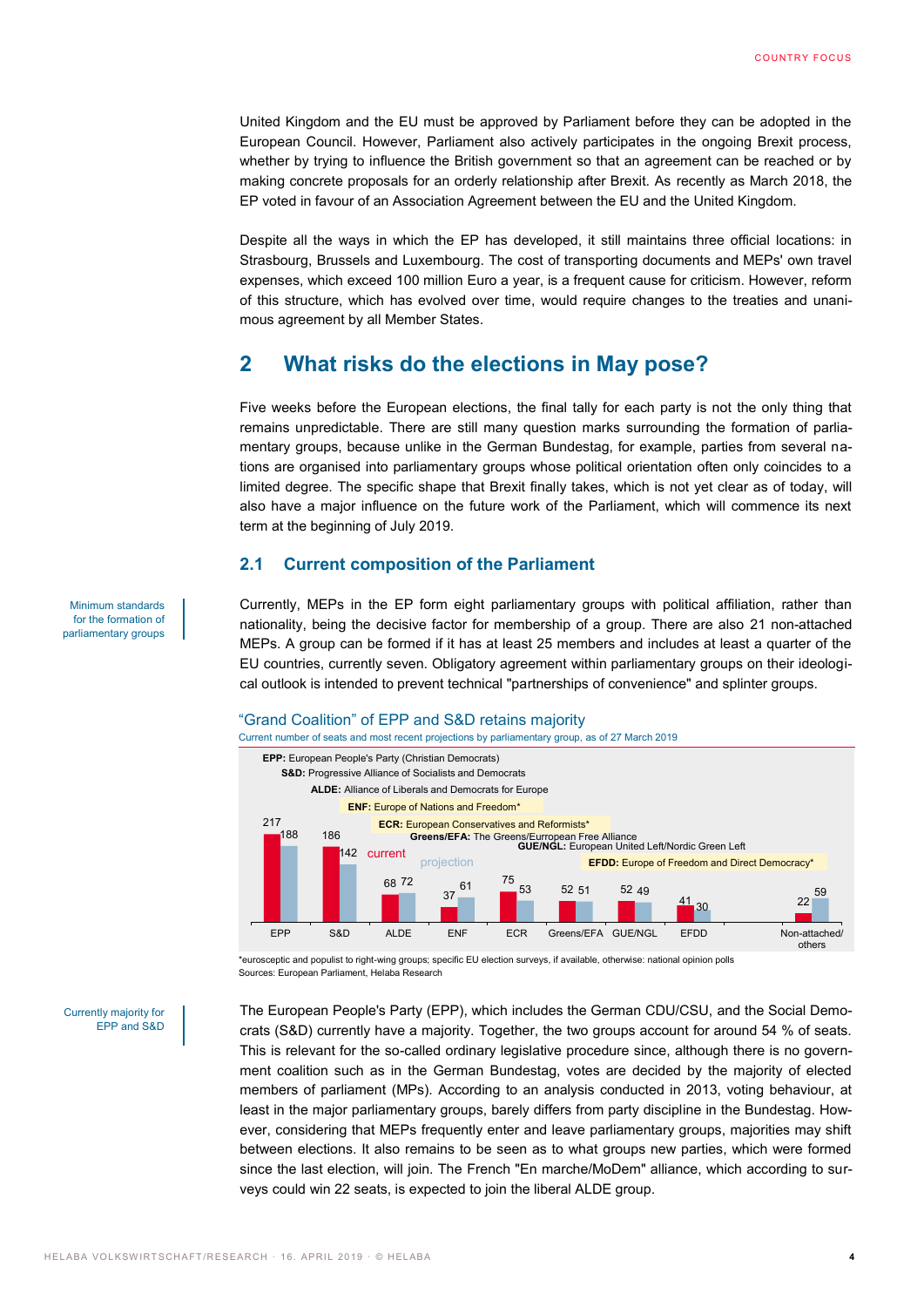#### <span id="page-4-0"></span>**2.2 Brexit and EP – Trojans included?**

Parliament to shrink after Brexit Of the 751 seats that Parliament currently comprises, including the President, 73 are allocated to the United Kingdom. It has already been decided that the Parliament will be reduced to 705 seats after Brexit. At the same time, under-represented countries (e.g. France, Italy, and Poland) are expected to be permitted to send additional MEPs. A reserve for new EU countries will also be made available. The number of German parliamentarians will remain the same at 96 and will continue to be the largest group, followed by France (79) and Italy (76), which will both gain seats.

#### Allocation of seats by country

Number of seats in new European Parliament and difference to previous seat numbers (after European elections and Brexit)



Sources: European Parliament, Helaba Research

Brexit postponed again The repeated postponement of Brexit makes it difficult to predict the future composition of Parliament. The compromise, which both the European Council and the UK agreed to on 10 April, stipulates that the UK Parliament has until 31 October 2019 at the latest to ratify the Withdrawal Agreement. That is also when the current EU Commission's term of office ends. If the House of Commons ratifies the Withdrawal Agreement before the deadline, Britain is expected to leave the EU on the first day of the following month. As it is highly likely that the country will remain a member of the EU until the election date, it must participate in the European elections or leave the EU on the 1<sup>st</sup> of June. In the event of further postponements, British MEPs would also participate in plenary sessions of the new EP. Since major decisions are due to be taken in the second half of the year, such as the 2021-2027 Multiannual Financial Framework, the UK has committed itself to loyal cooperation during the extension period. It remains to be seen how well the "Trojan horse", which British Brexit hardliners have threatened to unleash, can be kept in check to prevent decisions from being blocked.

Projections of the elections regularly published by the EP have so far been based on the assumption that the United Kingdom will not participate. If the country takes part in the elections after all, there is even the possibility that pro-European forces will be mobilised there that will siphon off voters from the established parties. This is because arguments over Brexit have led to frustration among a broad section of the population and have brought the risks of Brexit to the attention of the public. A survey conducted by the EP also reflects this, as there is no majority in any member state in favour of withdrawing from the EU. Asked how they would vote in a referendum, there was a majority everywhere  $-$  even in the UK  $-$  in favour of remaining in the EU. Even this remains an option in the ongoing Brexit saga because the British are still able to unilaterally revoke the withdrawal notice at any time.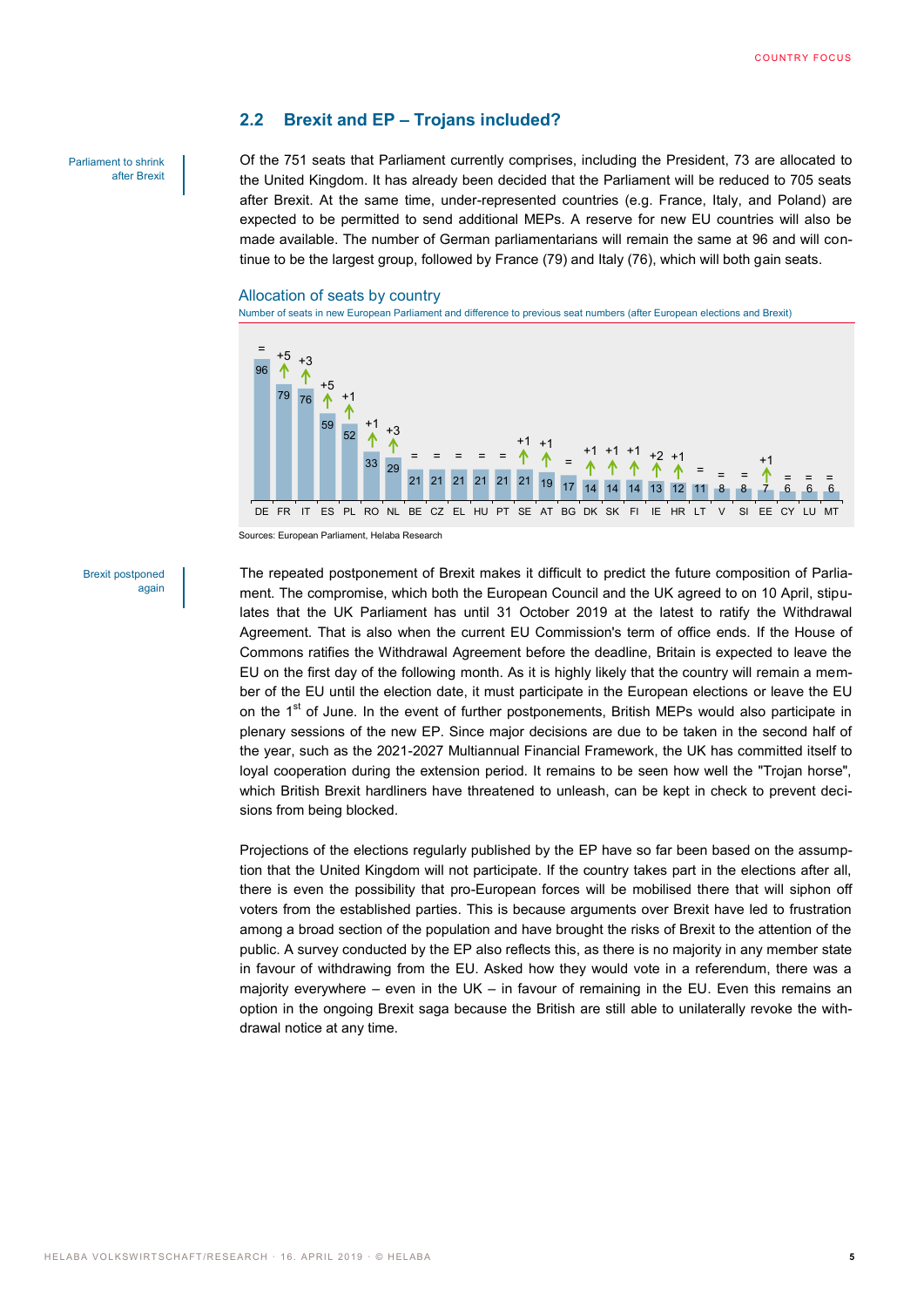## <span id="page-5-0"></span>**2.3 A swing to the right after the elections?**

According to current opinion polls<sup>2</sup>, the large EPP and S&D groups will lose their majority and are only projected to receive around 47 %. However, EU sceptics and populists are also expected to suffer losses, which appears set to partly benefit the far-right. Overall, the proportion of right-ofcentre parties should remain unchanged at just over 20 % of seats, according to these projections. In Germany, the most recent opinion polls point to the conservative CDU/CSU, despite losing ground, achieving a relative majority of just over 30 %, while the centre-left SPD's share of the vote, at 18 %, is predicted to reduce its share of the vote is predicted to fall significantly. Polls also suggest the Greens would gain ground and narrowly overtake the Social Democrats. The rightwing populist AfD would come in fourth place with 10 % of the vote, ahead of the Liberals and the Left Party (7 and 6 %, respectively).

One problem for the conservative EPP group could be the expulsion of the Hungarian Fidesz/KDNP, which has repeatedly opposed the group's political positions. Since the party could contribute 13 MEPs to the group (which would amount to 7 % of the EPP's seats) according to projections, expelling them would further weaken the EPP. This would presumably benefit the eurosceptic ECR group, which includes the Polish PiS as well as the British Conservatives and which has already signalled its willingness to accept Fidesz into its ranks. However, the EPP has managed to avoid a confrontation on this issue in the run-up to the elections. While the minimum number of EPP member parties required for a suspension request was significantly exceeded, at the end of March Fidesz's membership was initially only suspended and the issue was referred to an internal committee tasked with deciding on the next steps.

However, there could yet be a swing to the right after the elections if parties critical of the EU were to break away from their previous groups and organise themselves into a new group. First steps in this direction were taken at the beginning of April by leading politicians of right-wing populist European parties during a meeting to found the EAPN (European Alliance of Peoples and Nations). It remains to be seen as to whether a broad-based alliance between nationalists and populists will actually emerge in the EP and whether such a pact would really be viable.

# <span id="page-5-1"></span>**3 What the voters think**

The EP and Commission conduct surveys at regular intervals which, due to the fact that the questions they pose on a variety of issues often remain constant over a longer period of time, provide insights into trends, preferences and views among the population of the EU. $^3$ 



Majority is indifferent about Parliament

 $\overline{a}$ 

EPP postpones decision on expelling Fidesz from group

 $2$  Updates to projections and an estimated distribution of seats in the EP can be found at: <http://www.europarl.europa.eu/at-your-service/en/be-heard/eurobarometer/political-landscape-developments> <sup>3</sup> See also[: http://www.europarl.europa.eu/at-your-service/en/be-heard/eurobarometer/](http://www.europarl.europa.eu/at-your-service/en/be-heard/eurobarometer/)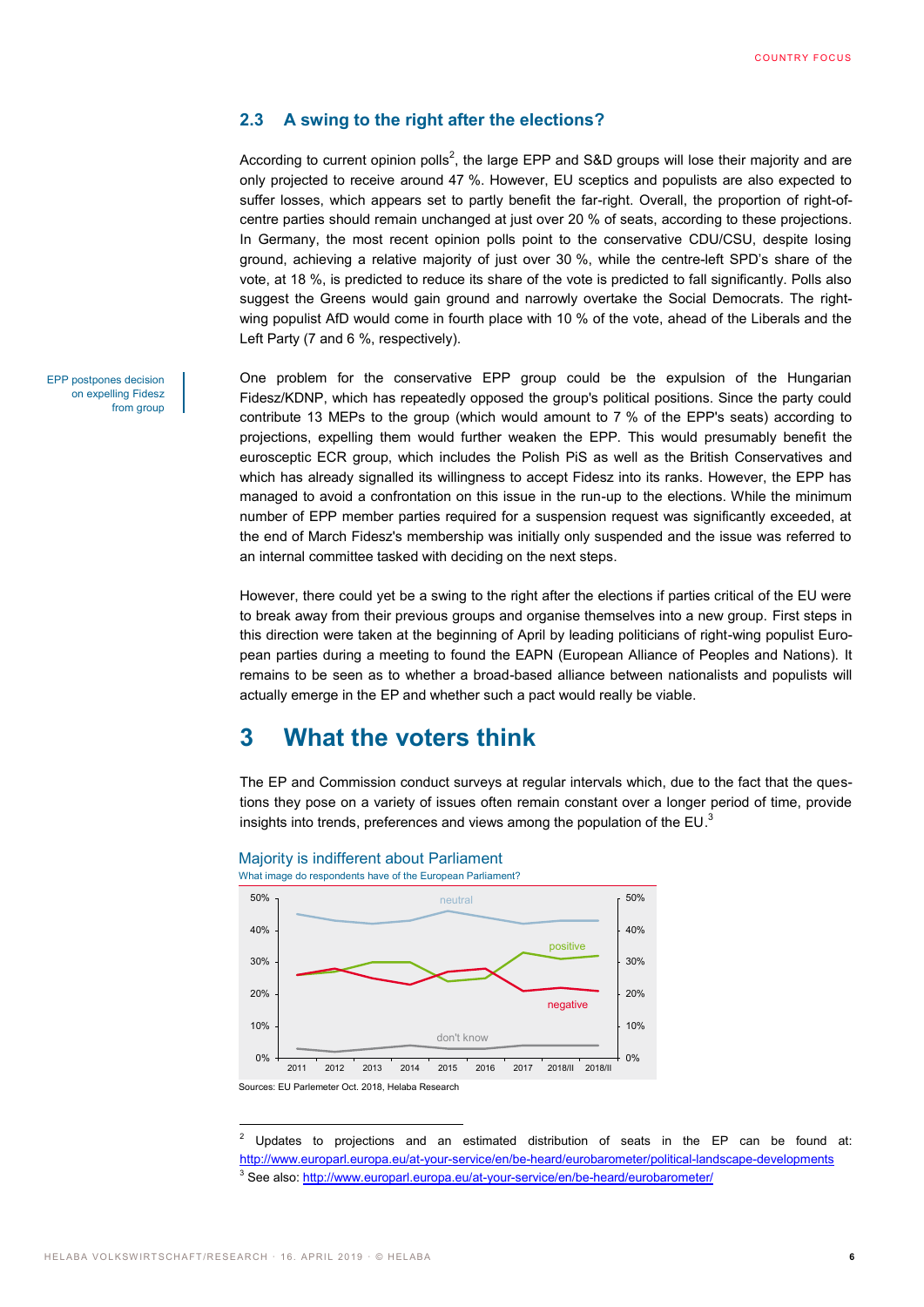The population does not yet appear to be aware of the fact that the EP is a significant player in shaping the way countries coexist in the EU and in determining the block's future political and economic direction. At the very least, this is what the rather indifferent attitude towards the EP suggests: 43 % of respondents describe their image of the EP as "neither positive nor negative". Despite this, almost half would like to see it having a more important role.

#### <span id="page-6-0"></span>**3.1 The issue hit list – what voters want the EP to focus on**

Migration continues to preoccupy EU population When asked about the biggest problems facing the EU at present, 40 % of Eurobarometer respondents mention immigration as a key issue. This is followed by the issues of terrorism, the state of public finances and the economy (a long way behind with 20 %, 19 % and 18 %, respectively).

The "Parlemeter" survey asks the public to name the most important issues to which Parliament should give priority in its work. Here, the most popular answers concern economic issues. A united European response to the issue of migration must be on Parliament's to-do list for 27 % of participating EU citizens. For Germans, this topic is of above-average importance and is mentioned in second place after "social exclusion and poverty".

#### Issues voters think the Parliament should tackle

| Social exclusion and poverty<br>$\bullet$ | $41\%$ |
|-------------------------------------------|--------|
| • Youth unemployment                      | $33\%$ |
| • Terrorism                               | 30%    |
| Migration                                 | 27%    |
| The economy and growth                    | 24%    |
| Climate change                            | 23 %   |

Multiple answers possible

Sources: EU Parlemeter Oct. 2018, Helaba Research

At 41 %, the fight against poverty and social exclusion in the EU continues to top the list of issues that voters want the next EP to deal with – still ahead of the fight against youth unemployment, which accounts for 33 % of all responses. Poverty and exclusion are a particular concern in Lithuania and Portugal, while Germany is almost exactly in line with the EU average. Youth unemployment mainly preoccupies people in Greece, Croatia, Cyprus, and Italy. The fight against terrorism comes in third place. Overall, fears seem to have eased somewhat in this respect.

#### **Explicit desire for further harmonisation on certain issues**

Desire for harmonisation depends on issue

When it comes to legislation, media reports and discussions can readily give the impression of the EU as a "bureaucratic monster" that unnecessarily regulates people's lives down to the last detail. However, it would be a sweeping generalisation to infer from this that EU citizens are therefore critical of progress on harmonisation. In specific areas, there is even a strong desire for greater harmonisation of legislation. This primarily concerns environmental standards and wages, but also, for example, food safety and education. In these policy areas, at least 70 % of the respondents are in favour of greater harmonisation.